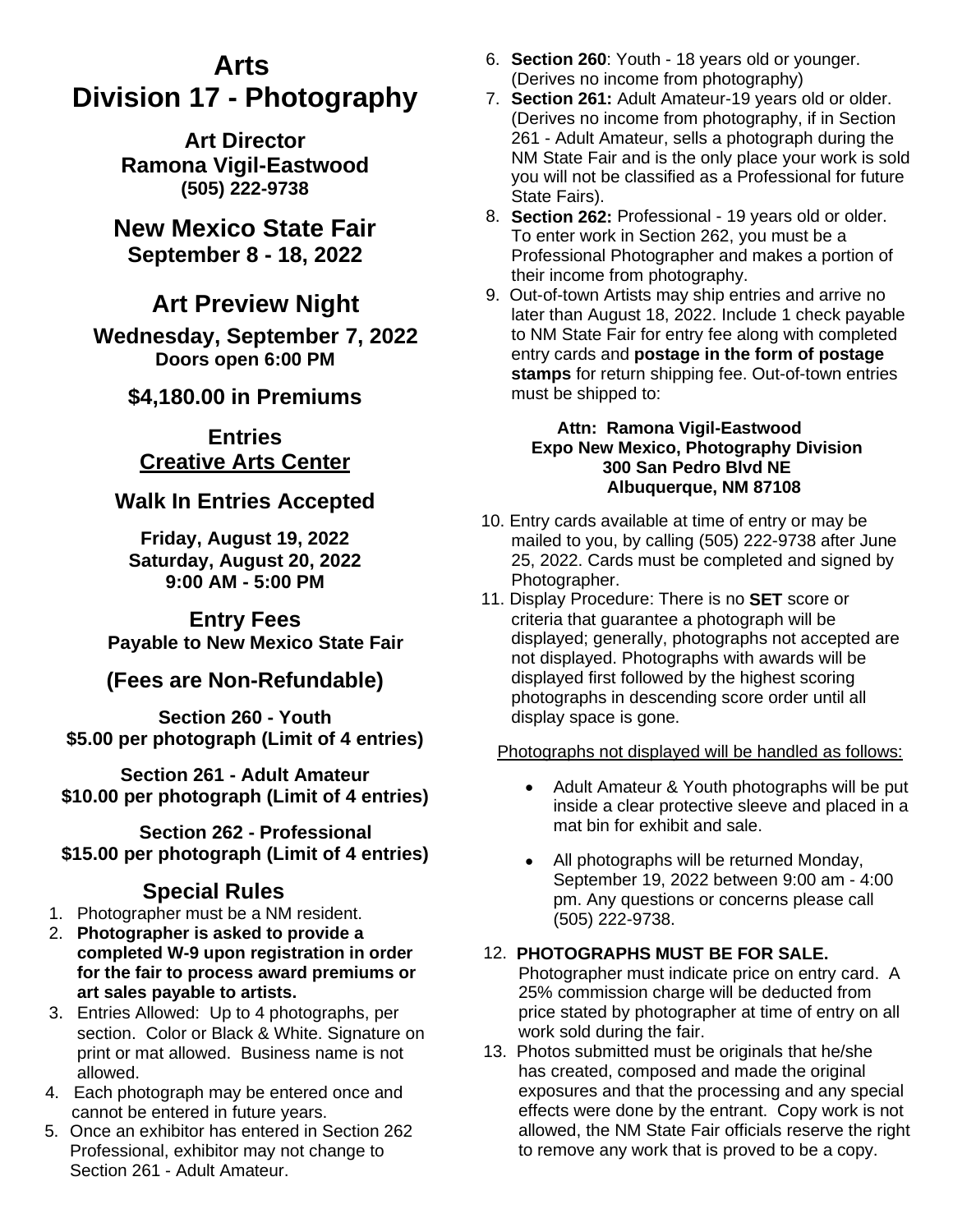- 14. The NM State Fair is a family-oriented event. Images found offensive or in bad taste will be removed by NM State Fair officials.
- 15. Precautions are taken for the safety of all entries, but in no case, will the New Mexico State Fair, the State of New Mexico, employees, contractors or volunteers be held liable for the loss or damage to any entry while in the Fair's possession. **Photographers are encouraged to carry insurance.**
- 16. Unsold photography must be claimed upon presentation of entry card receipts at the Creative Arts Center **Monday, September 19, 2022 from 9:00 am - 4:00 pm.** Any photographs/items remaining on the Fairgrounds after September 19, 2022 will be considered abandoned and shall become the property of the New Mexico State Fair to be disposed of at its discretion. Photographers are responsible for picking up their own photographs or provide written authorization for pick-up by another individual, including entries which were shipped. Shipped entries will be returned in the same container received, provided funds to cover the shipping costs were included with the entry
- 17. Failure to comply with division rules will result in disqualification from being judged.

### **Judging Criteria**

Judges are instructed to judge the photographs according to the following criteria

- **A. Impact: The photograph should draw the viewer to look at the work.**
- **B. Creativity: The image should stir the viewer's imagination.**
- **C. Style: What sets the photograph apart from the others?**
- **D. Composition: Good placement of the main and secondary subjects.**
- **E. Presentation: The photograph should be presented in such a way to enhance it.**
- **F. Color Balance: Good color selection for the subject.**
- **G. Center of Interest: Should lead the viewer through the photo and hold the eye without distraction.**
- **H. Lighting: The correct quality for proper exposure and quality for the gender of the subject or mood of the composition.**
- **I. Subject Matter: The image should give an outstanding interpretation of the subject.**
- **J. Print Quality: Photograph should have proper density, contrast and finishing.**
- **K. Technique: Technique is the foundation of photography, but the application of art principles is necessary. Design brings ideas into concrete form.**
- **L. Statement: The image should present the viewer with a complete story.**

#### **Identification – Backside of Photograph**

Each entry must have the following information on the back, upper left-hand corner.

- Your name and phone number
- Your city and zip code
- The title of photograph (Photographs must have a title). Please do not use "UNTITLED" as a title. **Do Not use more than 36 characters including spaces in your title.**
- Print Class Number and Ticket Claim number that corresponds with your entry card.

**Ex: # 1 – 1001 - Scenic's** 

- The price of your print.
- If you don't put a category on the back of your print it will be judged in miscellaneous.
- On upper right-hand corner, place a bold arrow pointing up to indicate whether entry is to be displayed horizontally or vertically.

#### **BACK SIDE OF PHOTOGRAPHY Identification Form Example**



#### **Section 260-261 Youth & Amateur Adult**

#### **YOUTH & ADULT AMATEUR ENTRY SIZE:**

- 1. Photographs must be **Permanently Mounted** to an **11"x14" mat board**. The **entire back** of the photograph must be stuck to the mat board. Do not use foam core.
- 2. You may single or double mat your photograph (The entry should not be any thicker than 3 single weight mat boards). Digital Mats are accepted.
- 3. **DO NOT FRAME YOUR ENTRIES (Framing is different than matting).**